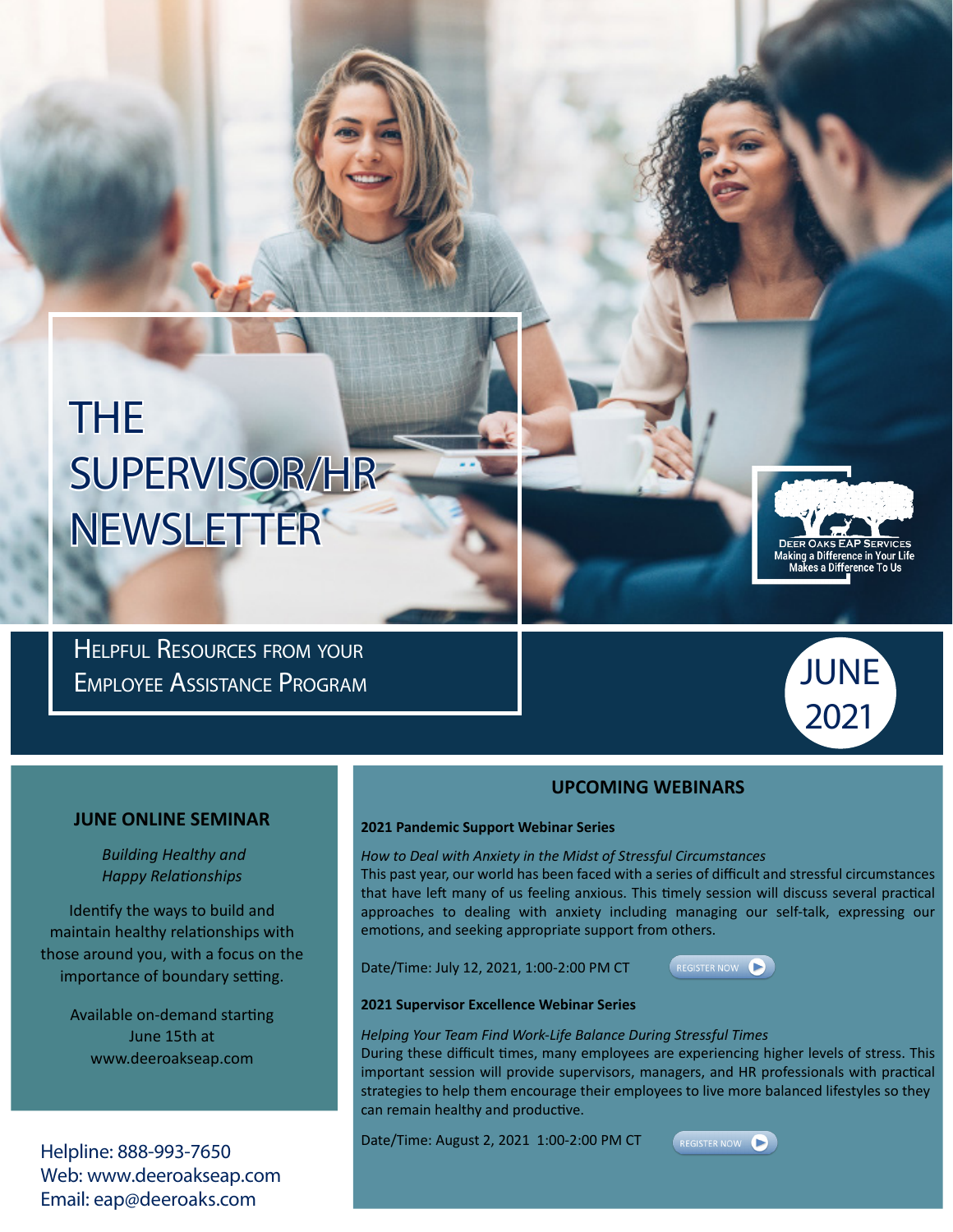## Managing Through COVID-19: Communicate to Build Trust

No matter how good a job your organization's leaders are doing at communicating with employees through the changes brought on by the COVID-19 pandemic, your people also need to hear from you and feel that you are hearing them. When organization-wide announcements are made of changes that affect employees' work, you need to follow those quickly with communications of your own and with calls or meetings at which your team can ask you questions. Your people will want to know what the changes mean for each of them.

Too little communication leaves an information vacuum that people tend to fill with speculation, rumor, and fear. This is a time for extra communication: more frequent, with more detail, and with more opportunities for questions and discussion.

How you handle that communication will be key to whether your people feel comfortable in following the plan and whether they are motivated to give their best work. A big part of their reaction—and how they behave moving forward—will be based on their level of trust in the organization and in you.

How can you build that trust as a manager? By communicating clearly, honestly, and often, and by taking the time to listen to your employees' concerns. If your team members believe that you and the organization care about them as people, that you understand their work and personal needs, they are more likely to follow and give their full energy, focus, and creativity to their work. If, on the other hand, they feel that their needs—especially their health needs and their families' health needs during the pandemic—aren't understood or respected, they may withdraw into feelings of resentment, follow directives only reluctantly, or even consider finding other work.

Here are some ways to communicate and listen to build trust and engagement:

- **Communicate often.** In times of rapid change and disruption, your team needs to hear from you often. Share relevant email and posted updates from the organization as they come to you. Your team may also need more frequent opportunities to discuss issues and plans together.
- **Stay connected with your team.** Consider a schedule that includes regular check-ins for individuals and the team, including those working remotely and those who are in the workplace. Use the check-ins both to communicate casually (one human being to another) and to maintain focus on work objectives. Consider building extra time in meetings for social interactions if the team is no longer together in person. You might even schedule a weekly time just for catching up with each other, with a rule that work discussion is off limits on these calls or video conferences.
- **Ask, don't assume.** Ask about the best times for check-ins and meetings; don't assume what works for you will work for each of your employees. Those with children at home may have new schedule constraints, for example. Ask how employees are doing; don't assume everything is fine. Ask how the technology you are using for meetings is working. Ask whether people understand new directives and priorities. When you ask, pause to give people time to think and respond, then listen carefully to what they say.
- **Frame your communication with positive messages.** Even when delivering tough news, share the facts, then shine a light on the positive and hopeful aspects of the situation:
	- Choose words that inspire confidence and don't amplify fears—while maintaining honesty and openness.
	- Keep yourself and your team focused on the present—the reality of the situation as you know it today, and what you and your team can do to make things better. Model the idea that "today we can do better."
	- Remind your team to focus on what they control. It's draining and unproductive for people to worry about what they can't control.
	- Encourage a problem-solving approach on your team. Ask for ideas on different ways to get the work done. Explore cross-training opportunities to build more flexibility as to who is able to do needed work at home and in the workplace.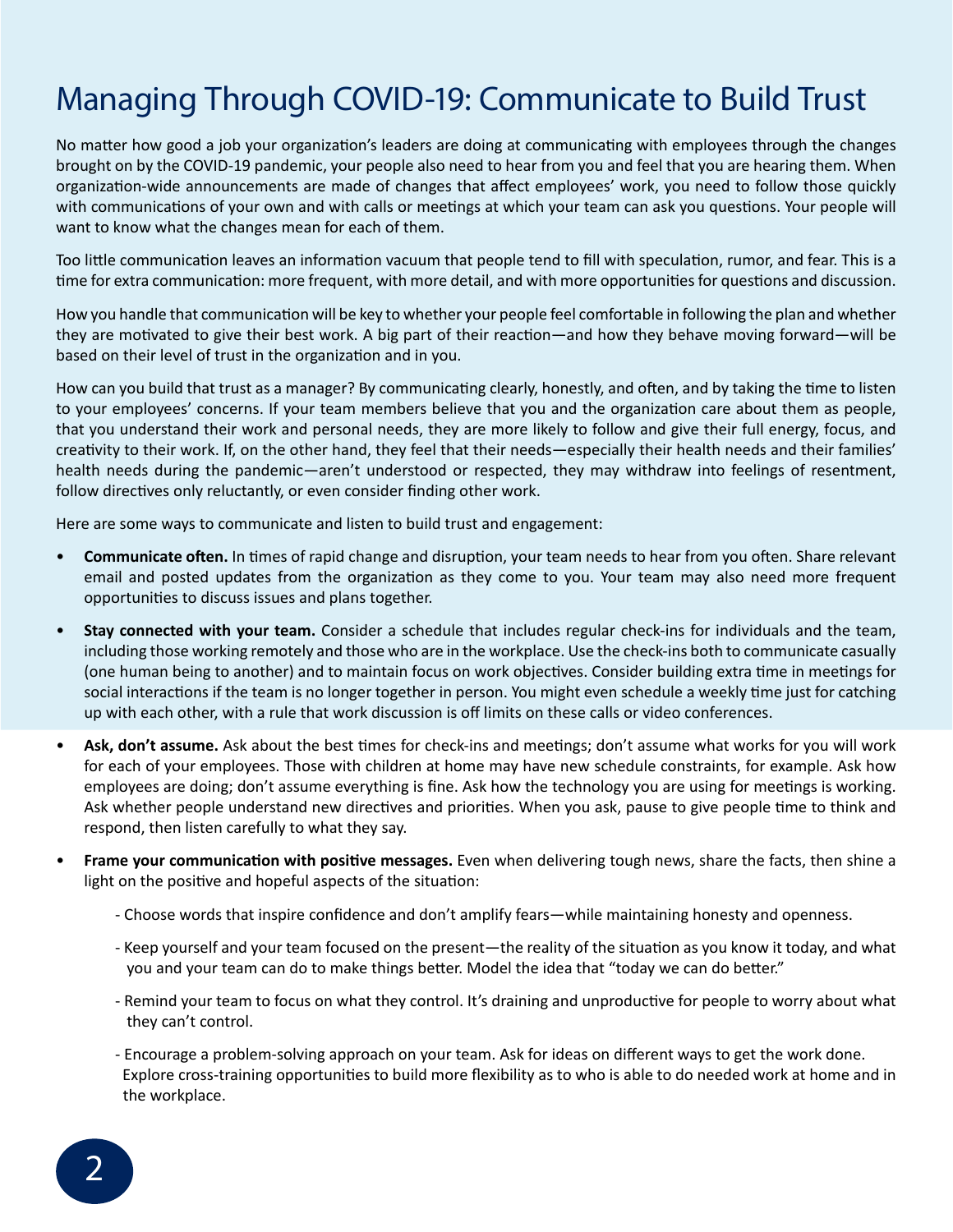- Demonstrate a calm, thoughtful, open-minded, problem-solving approach yourself.
- Discuss with your team what you are all learning from the changes you are going through: which new work practices are effective and might be built on for further improvement; what you are learning about each other.
- Share successes and review accomplishments with your team to keep spirits up.
- **• Anticipate questions employees will ask, and be prepared with answers.** If changes are being made to where, when, and how employees are to do their work, your team members are likely to have questions about
	- Safety protocols
	- What training is available on safety protocols and new work practices
	- What steps will be taken if an employee tests positive for COVID-19
	- How decisions are being made about who comes into the workplace and when
	- What to expect when coming back to the workplace for the first time after a period of not working or working from home
	- Whether attendance in the workplace is a request or a requirement, and the consequences of choosing not to come in
	- Whether vaccination is encouraged or required for attendance in the workplace, and the consequences of choosing not to be vaccinated
	- How specific needs will be considered, such as lack of child care or high health risk

Demonstrate your strong and caring leadership by being ready with answers to easily anticipated questions like these. Study your organization's directives, ask questions of your manager and human resources (HR) representative to be clear on where you have leeway to make decisions and be flexible, and be clear in your own mind about how you will apply new work rules and guidelines fairly and with the safety of your people—and their families—as a driving priority.

### **Be compassionate, honest, and open.**

- Show your compassion by being genuine in your communication and by demonstrating that you care about your employees' wellbeing.
- Listen more than you talk so that employees know that they are heard and so that you learn what they are experiencing and thinking. As a sign of active listening, summarize what you are hearing from employees during your discussion and ask for confirmation that you have understood. Ask open-ended questions to get people talking, and make an effort to draw out team members who are holding back.
- Share what you know, even if it's only partial information. In a rapidly changing situation like a pandemic, even experts don't have all the answers yet. Your organization's leaders and you will need to make decisions based on the information you have. The more information your team has, the more confident they will feel in moving forward.
- Be clear about your expectations. Goals and work practices may have changed dramatically. Make sure employees understand what you want from them and how you expect them to work together.
- Avoid jargon. Employees have an extra need now for meaningful communication and will not respond well to catch phrases that don't address their concerns.
- Don't be afraid to admit you don't know the answer to a question. When that happens, say that you don't know, and commit to following up. In some cases, that might be by finding the answer from someone else in your organization. In other cases, it might be by finding out where the employee can get the answer.
- Build a culture of trust on your team by making it a safe place to express emotions and process reactions to changes and new information together.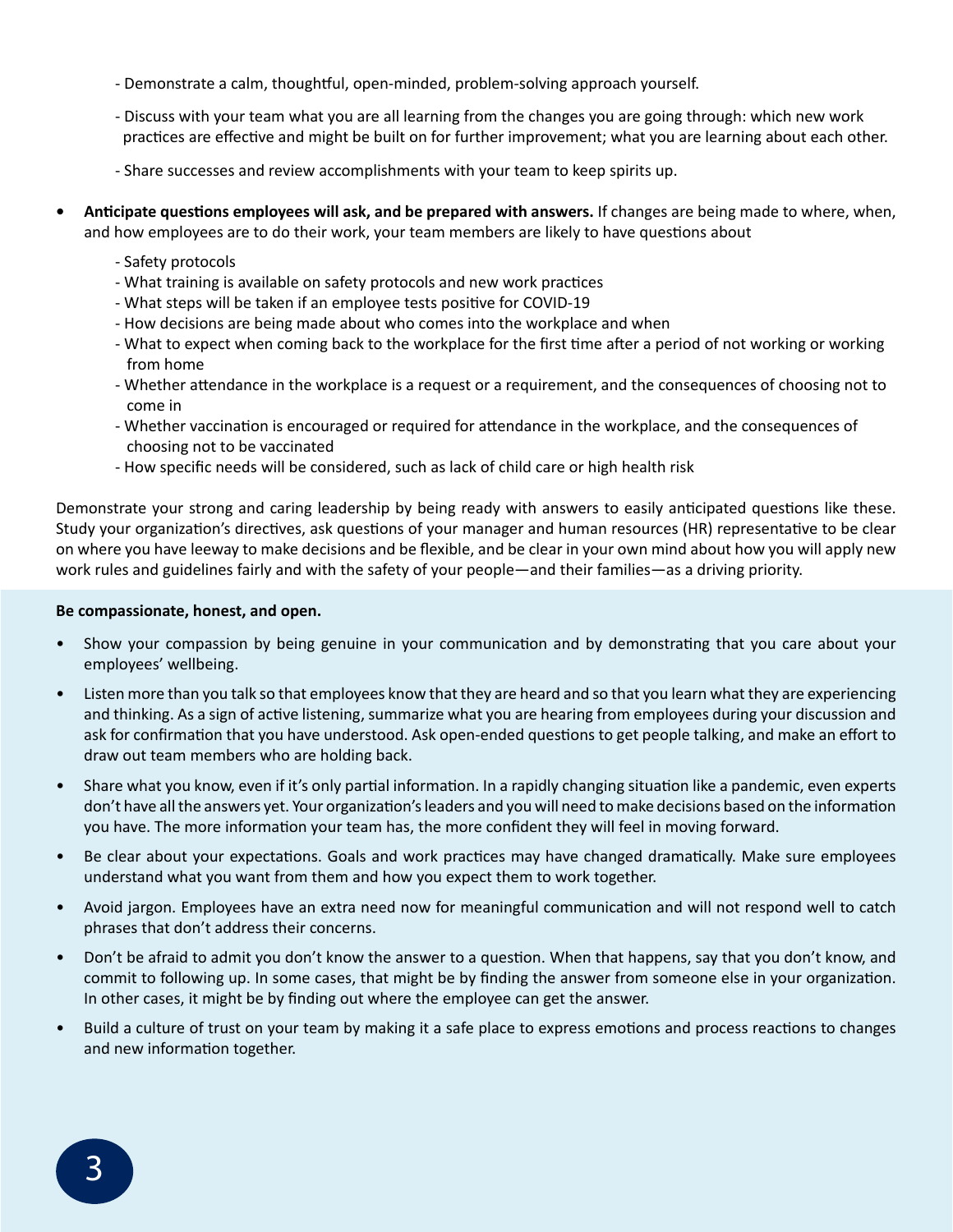Model emotional maturity. Employees look to their manager as a role model for how to react to changes at work or in crisis situations. If you appear anxious, they will feel and echo that anxiety. The most effective approach is to acknowledge when a situation is difficult and may cause stress, but show confidence that it can be handled and overcome. This mature attitude from a leader can help employees meet challenges successfully.

*Morgan, H. (Revised 2021, April). Step 3: Communicate to build trust. In Leading teams in a COVID-19 world: A guide for managers (pp. 6–9). Raleigh, NC: Workplace Options.*

### Celebrating Diversity at Work: Pro-Diversity Management

### **Lead the way.**

From the lowest rung to the highest, everyone can be a model for good behavior. But managers set the tone for the entire department. Watch your own behavior and the language you use. It's okay to express an interest in someone's cultural background, but tread carefully. Too many questions may be interpreted as rude and prying. And be discreet if a worker asks for a special accommodation for religious or cultural reasons.

### **Be fair to all.**

Expect the same quality and standard of work from all of your employees. Nothing increases tensions more than unfairness or even the appearance of inequity. Distribute the workload equitably, be evenhanded with criticism, and praise all who deserve it.

### **Cultivate sensitivity.**

Ban racial and sexual jokes. Misguided attempts at humor can build resentment, harm work relationships, and open the door to discrimination and harassment lawsuits.

Be sensitive at holiday time. A diverse workforce means that employees don't celebrate the same events. Keep that in mind when you're planning holiday activities.

### **Benefit from diversity.**

People from different backgrounds often have unique perspectives. Varying viewpoints can improve problem-solving strategies, increase creativity, and bolster communication. As a manager, you can help elicit these perspectives in a cooperative manner.

*Source: Workplace Options. (Reviewed 2017). Celebrating diversity at work: Pro-diversity management. Raleigh, NC: Author.*